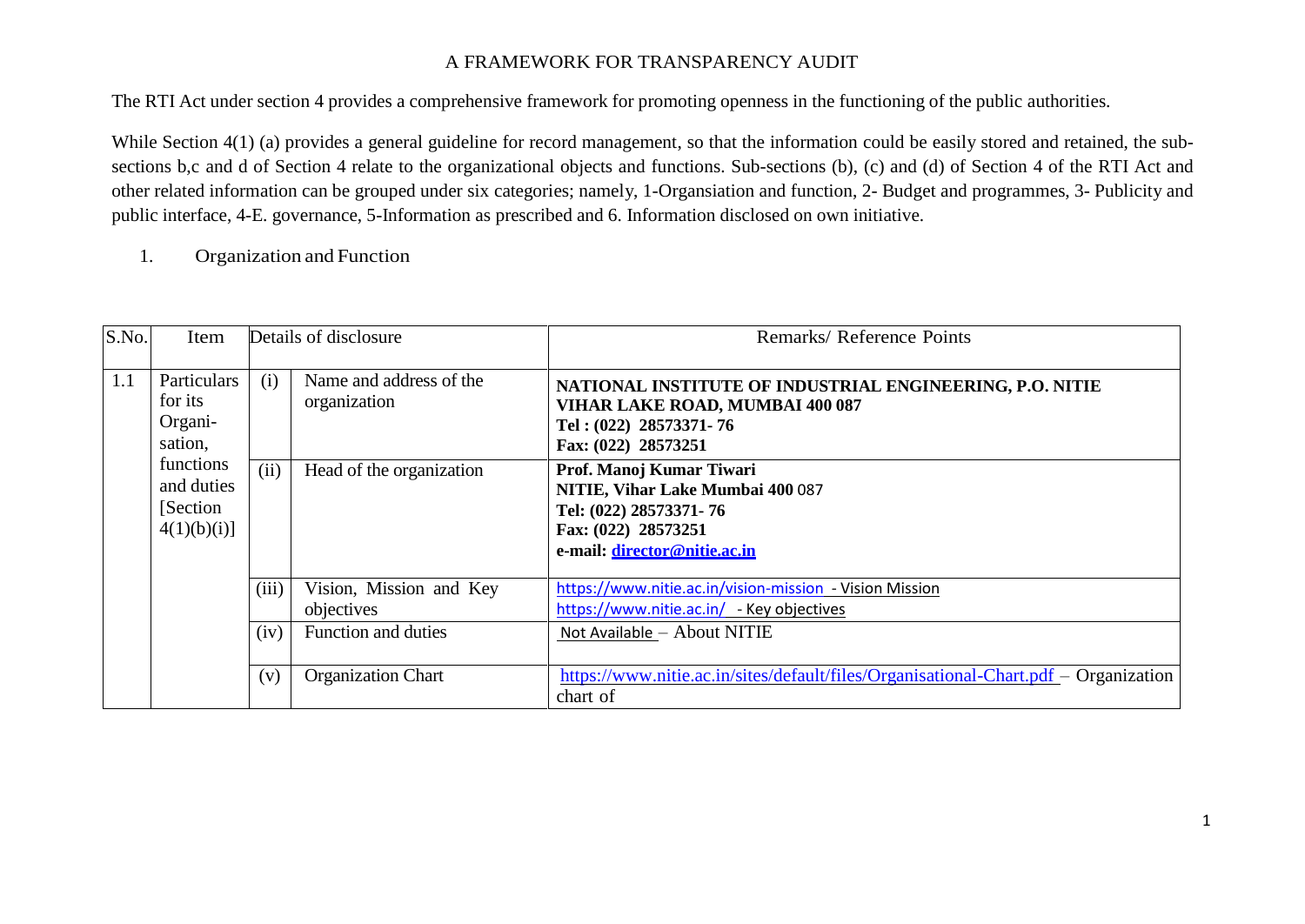|  |     |                                                                                                  | (vi)                                    | other<br>details-the<br>Any<br>genesis, inception, formation of $\cdot$<br>the department and the HoDs<br>from time to time as well as the<br>committees/Commissions<br>constituted from time to time<br>have been dealt                                 | Set up by the Government of India in 1963 under the Ministry of Education with<br>the assistance of UNDP through ILO.<br>Registered under the Societies Registration Act XXI of 1860 at Bombay vide<br>Registration No. 88/1961 GBBSD dated 21.9.1961.         |
|--|-----|--------------------------------------------------------------------------------------------------|-----------------------------------------|----------------------------------------------------------------------------------------------------------------------------------------------------------------------------------------------------------------------------------------------------------|----------------------------------------------------------------------------------------------------------------------------------------------------------------------------------------------------------------------------------------------------------------|
|  | 1.2 | Powers<br>and<br>duties of<br>its<br>officers<br>and<br>employees<br>[Section<br>$4(1)$ (b)(ii)] | (i)                                     | Powers and duties of officers<br>(administrative, financial and<br>judicial)                                                                                                                                                                             | https://www.nitie.ac.in/sites/default/files/Duties-Resp-of-Group-A-B-C-<br>Officers.pdf                                                                                                                                                                        |
|  |     |                                                                                                  | (ii)                                    | Powers and duties of other<br>employees                                                                                                                                                                                                                  | https://www.nitie.ac.in/sites/default/files/Duties-Resp-of-Group-A-B-C-<br>Officers.pdf                                                                                                                                                                        |
|  |     |                                                                                                  | (iii)                                   | Rules / orders under which<br>powers and duty are derived and<br>exercised                                                                                                                                                                               | https://www.nitie.ac.in/sites/default/files/nitie-documents/NITIE-Service-Rules.pdf<br>Memorandum of Association https://www.nitie.ac.in/sites/default/files/nitie-<br>documents/MoA.pdf<br><b>NITIE Service Rules</b><br><b>NITIE CCA &amp; Conduct Rules</b> |
|  | 1.3 | Procedure<br>followed<br>in decision<br>making<br>process<br>[Section]<br>4(1)(b)(iii)           | (i)                                     | Process of decision making and<br>Identify key decision making<br>points                                                                                                                                                                                 | https://www.nitie.ac.in/sites/default/files/nitie-documents/MoA.pdf<br>Deans https://www.nitie.ac.in/duties-and-responsibilities-deans                                                                                                                         |
|  |     |                                                                                                  | (ii)                                    | Final decision making authority                                                                                                                                                                                                                          | Board of Governors / Chairman & Director                                                                                                                                                                                                                       |
|  |     | (iii)                                                                                            | Related provisions, acts, rules<br>etc. | Memorandum of Association https://www.nitie.ac.in/sites/default/files/nitie-<br>documents/MoA.pdf<br>NITIE Service Rules https://www.nitie.ac.in/sites/default/files/nitie-<br>documents/NITIE-Service-Rules.pdf<br><b>NITIE CCA &amp; Conduct Rules</b> |                                                                                                                                                                                                                                                                |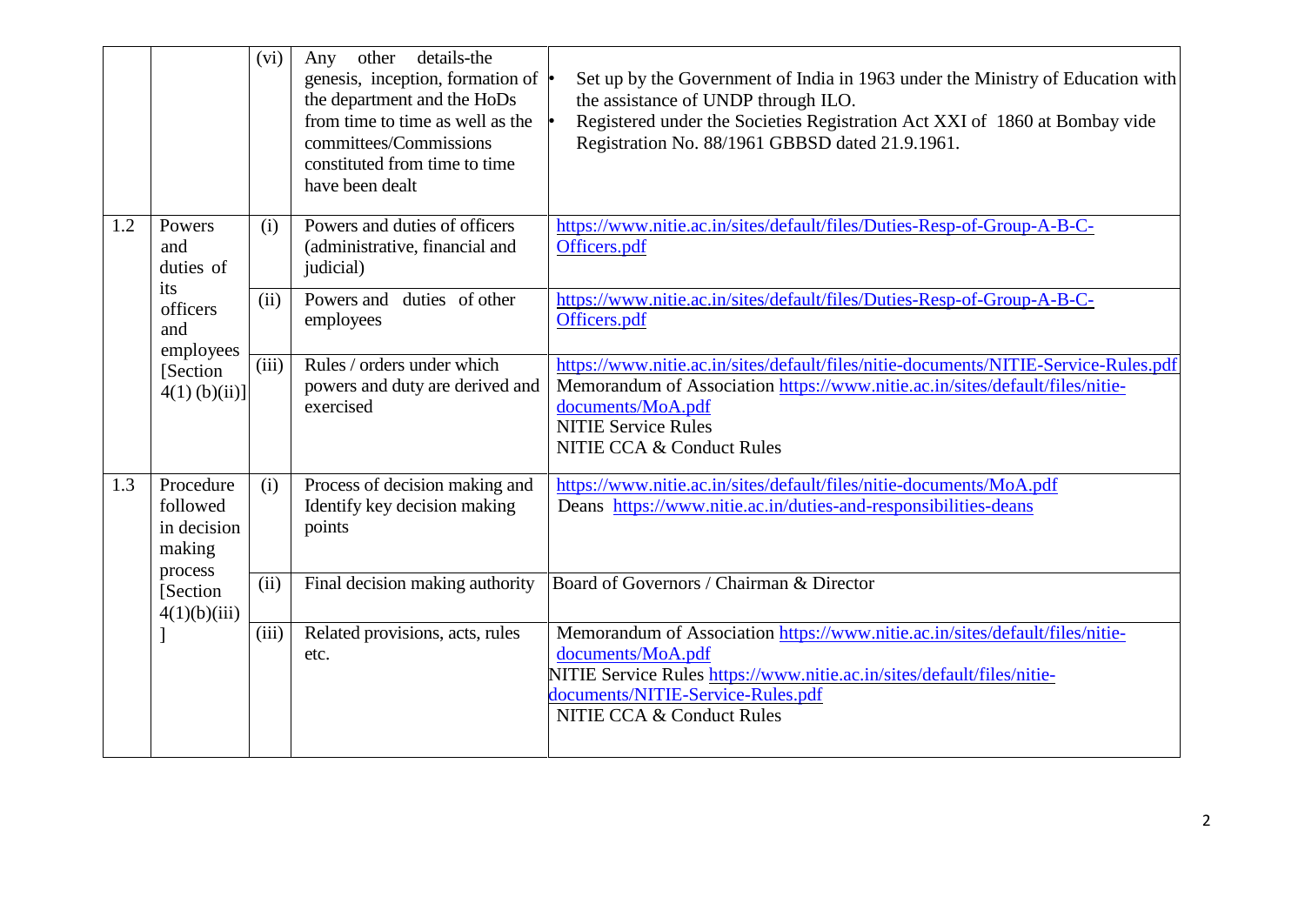| 1.4 | for<br><b>Norms</b><br>discharge<br>of<br>functions<br>[Section]<br>4(1)(b)(iv)]                                            | (i)<br>(ii) | Nature of functions/ services<br>offered<br>Norms/ standards for<br>functions/<br>service delivery | www.nitie.ac.in/<br>Links related to various programmes of NITIE -<br>(i)<br>https://www.nitie.ac.in/<br>Mandatory Disclosure - https://www.nitie.ac.in/sites/default/files/nitie-<br>(ii)<br>documents/Mandatory-Disclosure-2019A-1-1_compressed.pdf                                                                                                  |  |
|-----|-----------------------------------------------------------------------------------------------------------------------------|-------------|----------------------------------------------------------------------------------------------------|--------------------------------------------------------------------------------------------------------------------------------------------------------------------------------------------------------------------------------------------------------------------------------------------------------------------------------------------------------|--|
|     |                                                                                                                             | (iii)       | Process by which these<br>services can be accessed                                                 | Link of Forms for accessing of services and Hostel facilities -<br>(iii)<br>https://www.nitie.ac.in/infrastructure                                                                                                                                                                                                                                     |  |
|     |                                                                                                                             | (iv)        | Time-limit targets                                                                                 |                                                                                                                                                                                                                                                                                                                                                        |  |
|     |                                                                                                                             | (v)         | Process of redress of grievances                                                                   | www.nitie.ac.in/<br>Grievance Redressal Committee & Sexual Harassment -<br>https://www.nitie.ac.in/grievance-cell & https://www.nitie.edu/website_v2/                                                                                                                                                                                                  |  |
| 1.5 | Rules,<br>regulations,<br>instructions<br>manual and<br>records for<br>discharging<br>functions<br>[Section]<br>4(1)(b)(v)] | (i)         | Acts/Rules manuals etc.                                                                            | www.nitie.ac.in/<br>Stores and Purchase Manual https://www.nitie.ac.in/sites/default/files/nitie-<br>documents/Purchase-Manual.pdf<br>Memorandum of Association https://www.nitie.ac.in/sites/default/files/nitie-<br>documents/MoA.pdf<br>NITIE Service Rules https://www.nitie.ac.in/sites/default/files/nitie-<br>documents/NITIE-Service-Rules.pdf |  |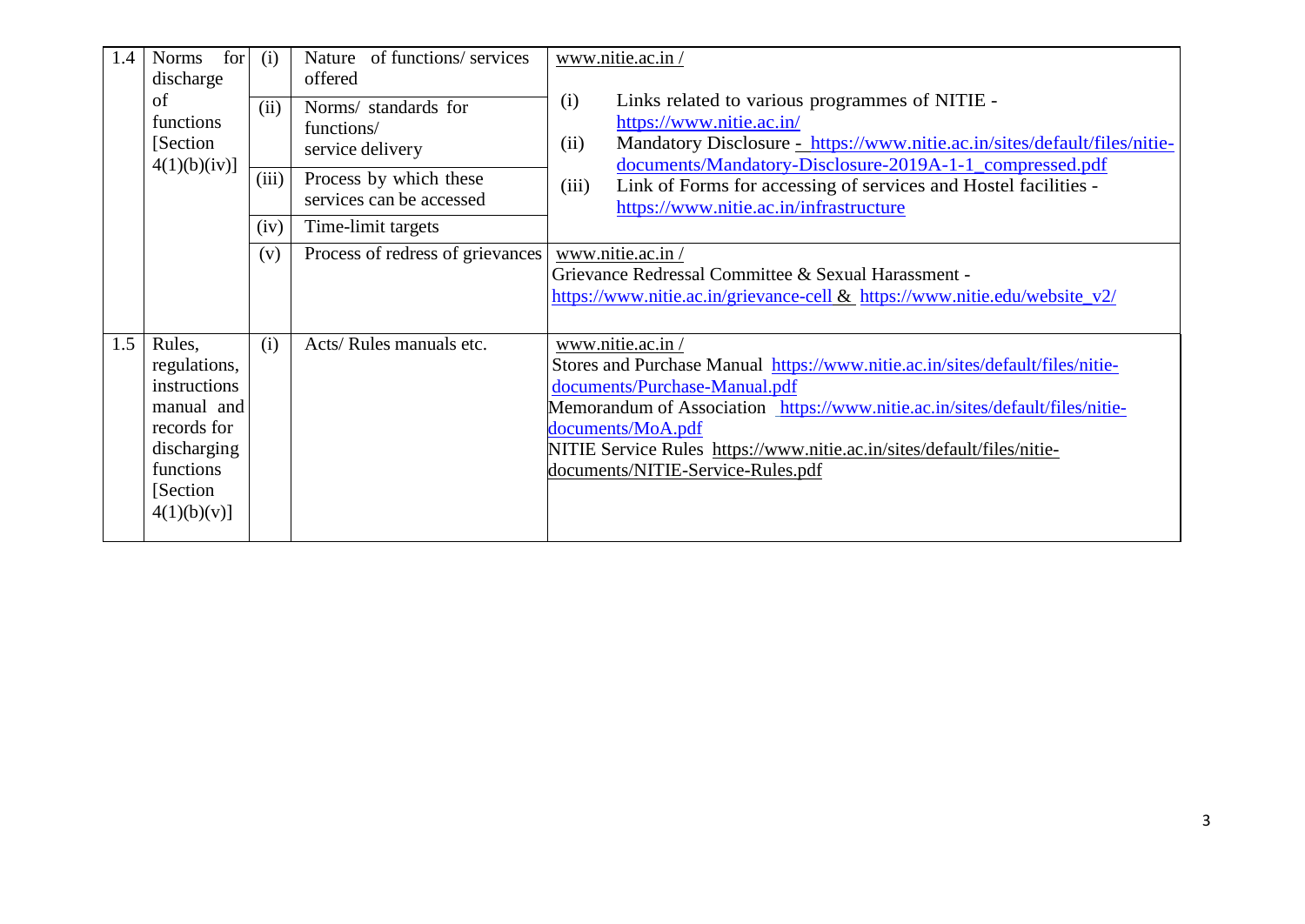| 1.6 | Categories<br>of<br>documents<br>held by<br>the<br>authority<br>under its<br>control<br>[Section]<br>4(1)(b)<br>(vi)] | (i)<br>(ii) | Categories of documents<br>Custodian of<br>documents/categories | www.nitie.ac.in / Memorandum of Association -<br>https://www.nitie.ac.in/sites/default/files/nitie-documents/MoA.pdf<br>NITIE Service Rules - https://www.nitie.ac.in/sites/default/files/nitie-<br>documents/NITIE-Service-Rules.pdf<br>Registrar – Legal matters & Administration<br>Executive Engineer (Estate Officer) – Land Records |
|-----|-----------------------------------------------------------------------------------------------------------------------|-------------|-----------------------------------------------------------------|-------------------------------------------------------------------------------------------------------------------------------------------------------------------------------------------------------------------------------------------------------------------------------------------------------------------------------------------|
| 1.7 | Boards,<br>Councils,<br>Committee<br>s and<br>other                                                                   | (i)         | of<br>Boards,<br>Name<br>Council,                               | www.nitie.ac.in/<br>Memorandum of Association - https://www.nitie.ac.in/sites/default/files/nitie-<br>documents/MoA.pdf<br>Mandatory disclosure - https://www.nitie.ac.in/sites/default/files/nitie-<br>documents/Mandatory-Disclosure-2019A-1-1_compressed.pdf                                                                           |
|     | <b>Bodies</b><br>constituted                                                                                          | (ii)        | Composition                                                     | www.nitie.ac.in/                                                                                                                                                                                                                                                                                                                          |
|     | part<br>as<br>of the                                                                                                  | (iii)       | Dates from which constituted                                    | March, 2017                                                                                                                                                                                                                                                                                                                               |
|     | Public<br>Authority                                                                                                   | (iv)        | Term/Tenure                                                     | Four-Year                                                                                                                                                                                                                                                                                                                                 |
|     | [Section<br>4(1)(b)<br>(viii)                                                                                         | (v)         | Powers and functions                                            | www.nitie.ac.in/<br>Memorandum of Association - https://www.nitie.ac.in/sites/default/files/nitie-<br>documents/MoA.pdf                                                                                                                                                                                                                   |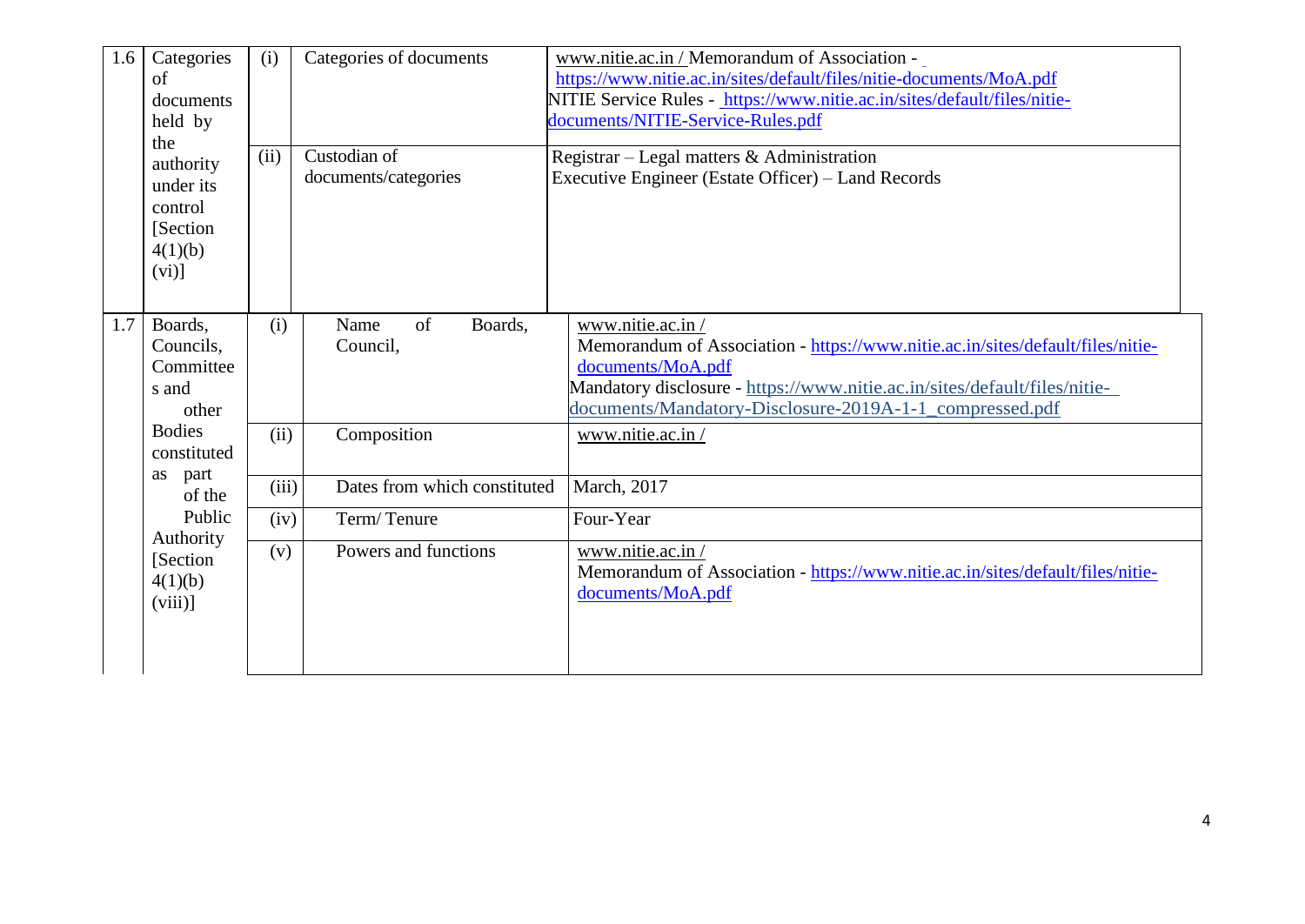| 1.8 | Directory of<br>officers and<br>employees<br>Section<br>$4(1)$ (b)<br>(ix)]                                                                              | (i)<br>(ii) | Name and designation<br>Telephone, fax and email ID                                                              | https://www.nitie.ac.in/sites/default/files/NITIE-Telepnone_list-ALB-2020.pdf                                                      |
|-----|----------------------------------------------------------------------------------------------------------------------------------------------------------|-------------|------------------------------------------------------------------------------------------------------------------|------------------------------------------------------------------------------------------------------------------------------------|
| 1.9 | Monthly<br>Remun-<br>eration<br>received by<br>officers<br>& employees<br>including<br>of<br>system<br>compen-<br>sation<br>[Section $4(1)$ ]<br>(b) (x) | (i)<br>(ii) | List of employees with<br>Gross monthly remuneration<br>System of compensation<br>as provided in its regulations | www.nitie.ac.in/<br>Salary - https://www.nitie.ac.in/sites/default/files/salary_employees.pdf<br>As per Government of India Rules. |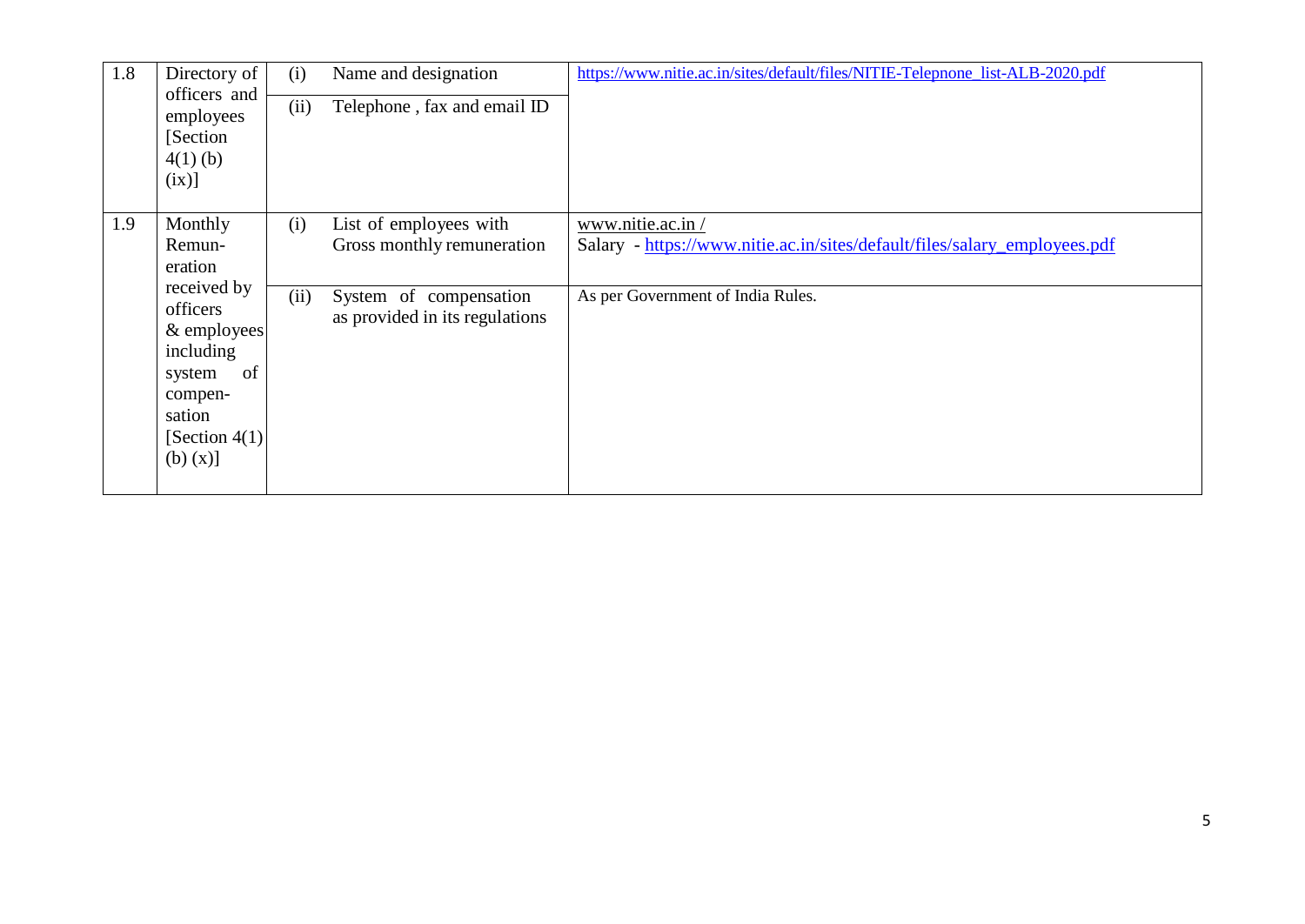| 1.10 | Name,<br>designation<br>and<br>other<br>particulars<br>public<br>of<br>information<br>officers<br>[Section]<br>(b)<br>4(1)<br>$(xvi)$ ] | Name and designation of the<br>(i)<br>https:www.nitie.ac.in<br>Central public information<br>officers (CPIOs), Assistant<br>Public Information (s)<br>$\&$<br>List of PIOs with email ID and Telephone Extension<br><b>Appellate Authority</b><br>Address, telephone numbers<br>(ii)<br>email ID<br>of<br>and<br>each<br>designated official. |
|------|-----------------------------------------------------------------------------------------------------------------------------------------|-----------------------------------------------------------------------------------------------------------------------------------------------------------------------------------------------------------------------------------------------------------------------------------------------------------------------------------------------|
| 1.11 | No.<br>of<br>employees<br>against<br>whom<br>Disciplinary<br>action<br>has                                                              | No. of employees against whom<br>disciplinary action has been $- (2019)$<br><b>NIL</b><br>Pending for Minor penalty or<br>(i)<br>major penalty proceedings                                                                                                                                                                                    |
|      | been<br>proposed/<br>taken<br>(Section<br>4(2)                                                                                          | Finalised for Minor penalty or NIL<br>(ii)<br>major penalty proceedings                                                                                                                                                                                                                                                                       |
| 1.12 | Programmes<br>to advance                                                                                                                | Training programme in NITIE for officers handling RTI applications are held.<br>(i)<br><b>Educational programmes</b>                                                                                                                                                                                                                          |
|      | Understan-<br>ding of RTI<br>(Section 26)                                                                                               | CPIOs/ Nodal Officers of NITIE, other Public Authorities under NITIE were<br>(ii)<br>Efforts to encourage public<br>authority<br>to participate in<br>encouraged to participate in training and orientation workshops held by DoPT.<br>these programmes                                                                                       |
|      |                                                                                                                                         | Training of CPIO/APIO<br>Attends the Seminar / Workshop arranged by DoPT.<br>(iii)                                                                                                                                                                                                                                                            |
|      |                                                                                                                                         | www.nitie.ac.in<br>Update $\&$ publish guidelines<br>(iv)<br>on RTI by the Public<br>Authorities concerned                                                                                                                                                                                                                                    |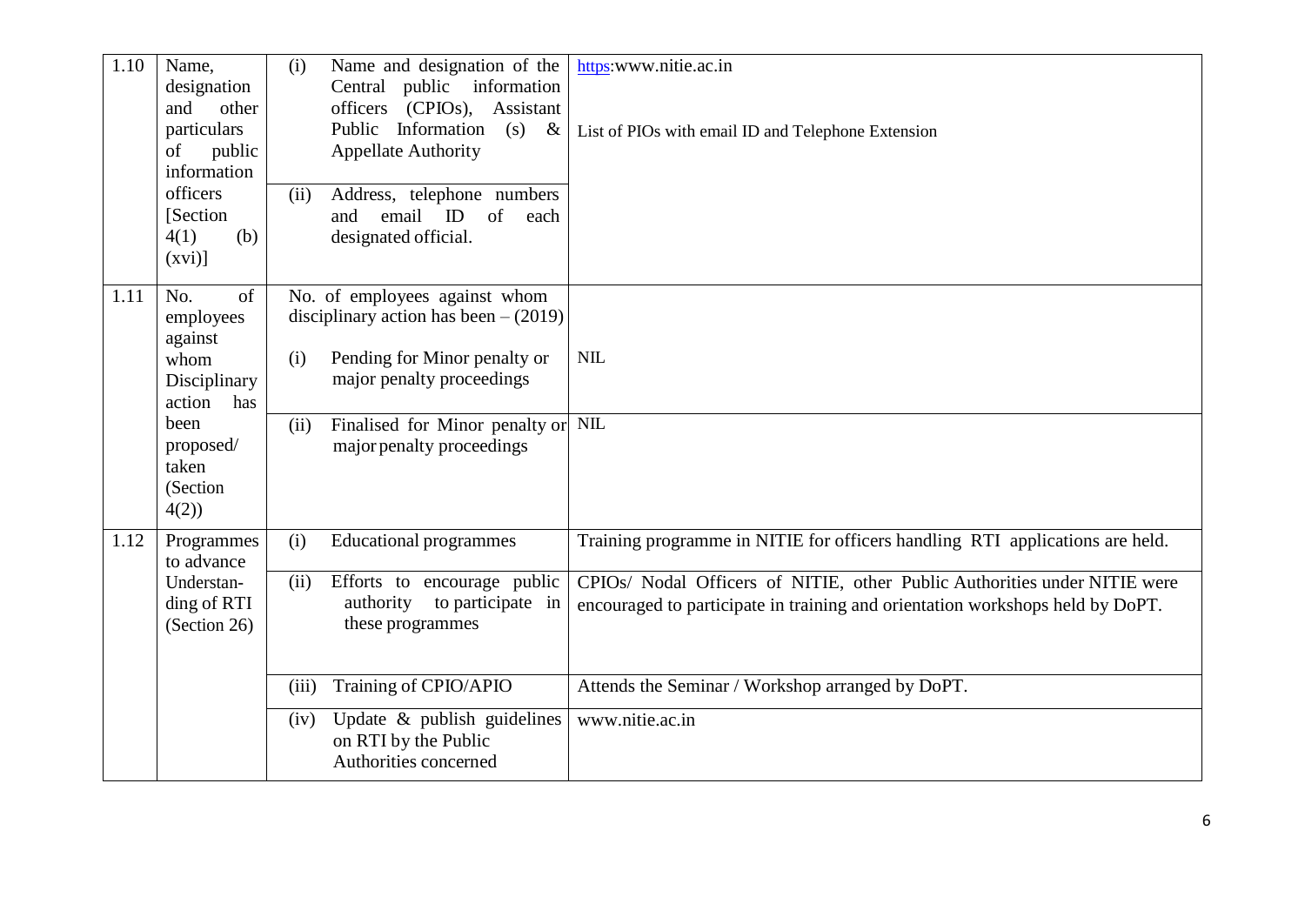| 1.13 | Transfer      | Not applicable |
|------|---------------|----------------|
|      | policy<br>and |                |
|      | transfer      |                |
|      | orders        |                |
|      | [F No.        |                |
|      | $1/6/2011$ -  |                |
|      | IR dt.        |                |
|      | 15.4.2013]    |                |
|      |               |                |

# 2. Budget and Programme

| S.No. | Item                                                                                                                                                                                                | Details of disclosure                                                                                                                                                                                                                                                                                  | Remarks/Reference Points<br>(Fully met/partially met/ not met- Not applicable will<br>be treated as fully met/partially met)                                                                     |
|-------|-----------------------------------------------------------------------------------------------------------------------------------------------------------------------------------------------------|--------------------------------------------------------------------------------------------------------------------------------------------------------------------------------------------------------------------------------------------------------------------------------------------------------|--------------------------------------------------------------------------------------------------------------------------------------------------------------------------------------------------|
| 2.1   | <b>Budget</b><br>allocated<br>each<br>agency<br>to<br>including all plans,<br>proposed<br>expenditure<br>and<br>reports<br><sub>on</sub><br>disbursements<br>made etc.<br>[Section]<br>4(1)(b)(xi)] | Total Budget for the public authority<br>(i)<br>plan $\&$<br>(ii)<br>Budget for<br>each<br>and<br>agency<br>programmes<br>(iii)<br>Proposed expenditures<br>Revised budget for each agency, if any<br>(iv)<br>Report on disbursements made and place where<br>(v)<br>the related reports are available | Budget details<br>Annual Report 2018-2019<br>https://www.nitie.ac.in/sites/default/files/nitie-<br>documents/Annual-report-of-Estate-Section-01-04-<br>2019-to-31-03-2020.pdf<br>www.nitie.ac.in |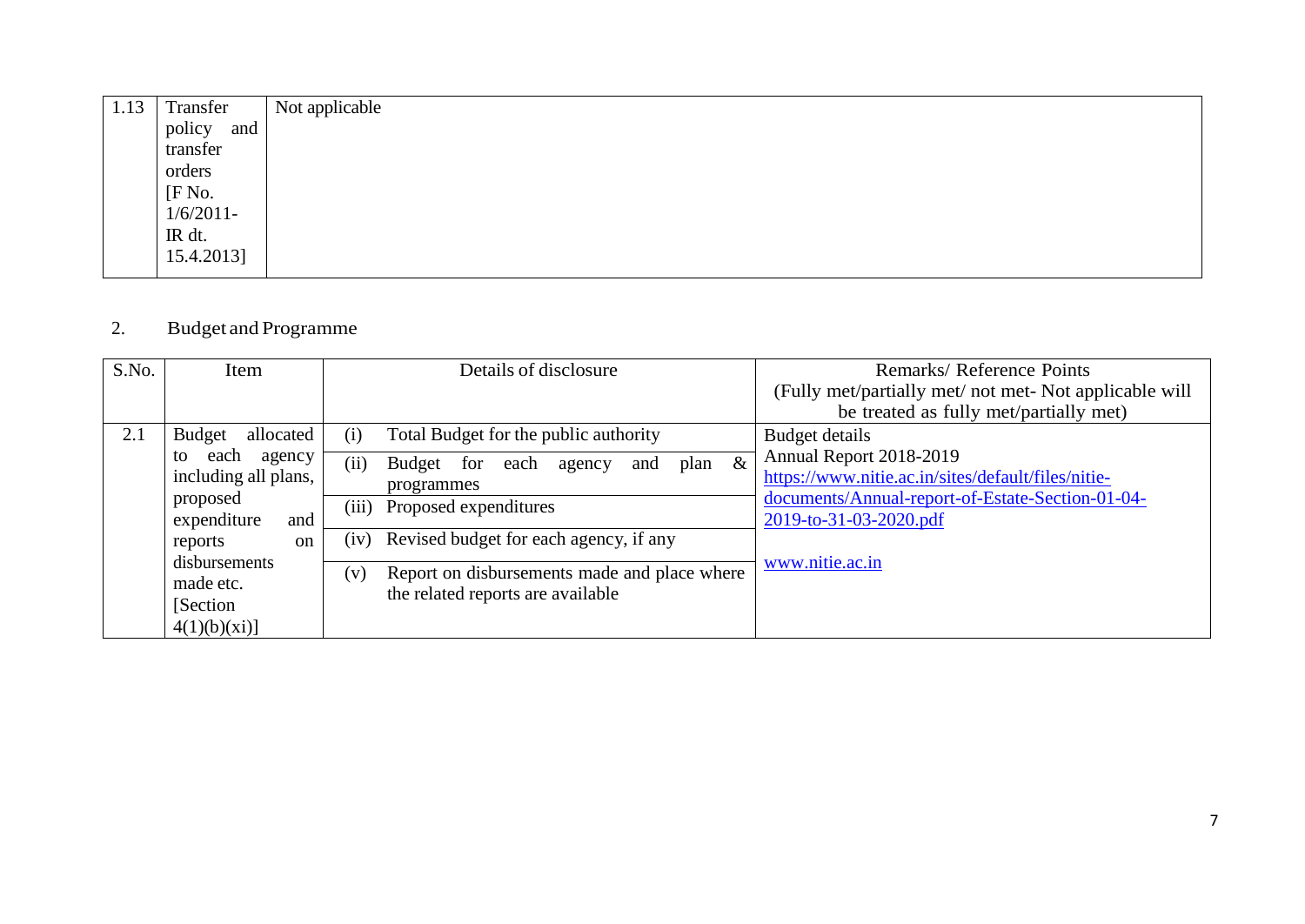| 2.2 | and<br>Foreign                                                              | <b>NA</b><br>(i)<br><b>Budget</b>                                                                                                                                                                                                                                                                                                                                                                                                                                                                        |
|-----|-----------------------------------------------------------------------------|----------------------------------------------------------------------------------------------------------------------------------------------------------------------------------------------------------------------------------------------------------------------------------------------------------------------------------------------------------------------------------------------------------------------------------------------------------------------------------------------------------|
|     | domestic tours<br>(F. No. 1/8/2012-<br>IR dt. 11.9.2012)                    | Foreign and domestic Tours by officials of the<br>(ii)<br>rank of Joint Secretary to the Government and NIL<br>above, as well as the heads of the Department.<br>Places visited<br>a)<br>The period of visit<br>b)<br>The number of members in the official<br>$\mathbf{c})$<br>delegation<br>Expenditure on the visit<br>$\rm d$                                                                                                                                                                        |
|     |                                                                             | Information related to procurements<br>www.nitie.ac.in/documents<br>(iii)<br>Notice/tender enquires, and corrigenda if<br>a)<br>Notice & Tenders<br>any thereon,<br>Details of the bids awarded comprising the<br>b)<br>names of the suppliers of goods/ services<br>being procured,<br>The works contracts concluded $-$ in any<br>$\mathbf{c}$<br>such combination of the above-and<br>The rate /rates and the total amount at<br>d)<br>which such procurement or works contract<br>is to be executed. |
| 2.3 | Manner of<br>execution of<br>subsidy programme<br>[Section]<br>4(i)(b)(xii) | Name of the programme of activity<br>Not applicable<br>(i)<br>(ii)<br>Objective of the programme<br>Procedure to avail benefits<br>(iii)<br>Duration of the programme/ scheme<br>(iv)<br>Physical and financial targets of the<br>(v)<br>programme<br>Nature/ scale of subsidy/amount allotted<br>(vi)<br>Eligibility criteria for grant of subsidy<br>(vii)<br>Details<br>$\sigma$ f<br>beneficiaries<br>of<br>subsidy<br>(viii)<br>programme (number, profile etc)                                     |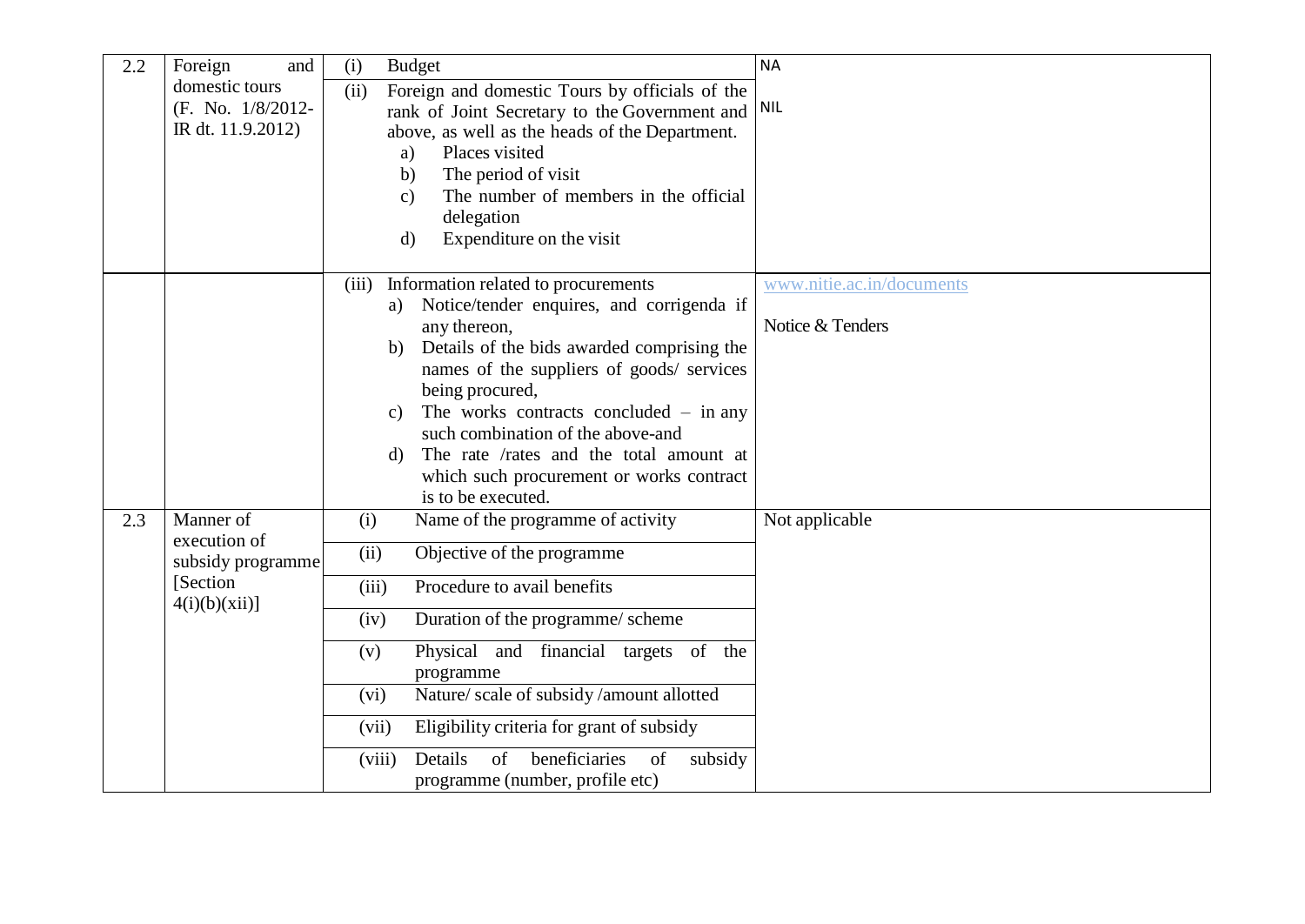| 2.4 | Discretionary and<br>non-discretionary                    | (i)  | Discretionary and non-discretionary grants/                                              | <b>NIL</b>                |
|-----|-----------------------------------------------------------|------|------------------------------------------------------------------------------------------|---------------------------|
|     | grants [F.<br>No.<br>$1/6/2011$ -IR<br>dt.<br>15.04.2013] | (ii) | Annual accounts of all legal entities who are<br>provided grants by public authorities   | <b>NIL</b>                |
| 2.5 | of<br>Particulars<br>recipients<br>of                     | (i)  | authorizations<br>Concessions, permits or<br>granted by public authority                 | <b>NIL</b>                |
|     | concessions,<br>of<br>permits<br>authorizations           | (ii) | concessions,<br>each<br>For<br>permit<br><sub>or</sub><br>authorization granted          |                           |
|     | granted by<br>the                                         |      | a) Eligibility criteria                                                                  |                           |
|     | public authority<br>[Section $4(1)$ (b)                   |      | b) Procedure for getting the concession/<br>grant and/ or permits of authorizations      |                           |
|     | $(xiii)$ ]                                                |      | c) Name and address of the recipients<br>given concessions/ permits or<br>authorisations |                           |
|     |                                                           |      | d) Date of award of concessions / permits of<br>Authorizations                           |                           |
| 2.6 | CAG & PAC                                                 |      | CAG and PAC paras and the action taken reports                                           | www.nitie.ac.in/documents |
|     | Paras [F No.                                              |      | (ATRs) after these have been laid on the tab le of both                                  |                           |
|     | $1/6/2011$ - IR dt.<br>15.4.2013]                         |      | houses of the parliament.                                                                | <b>Audit Report</b>       |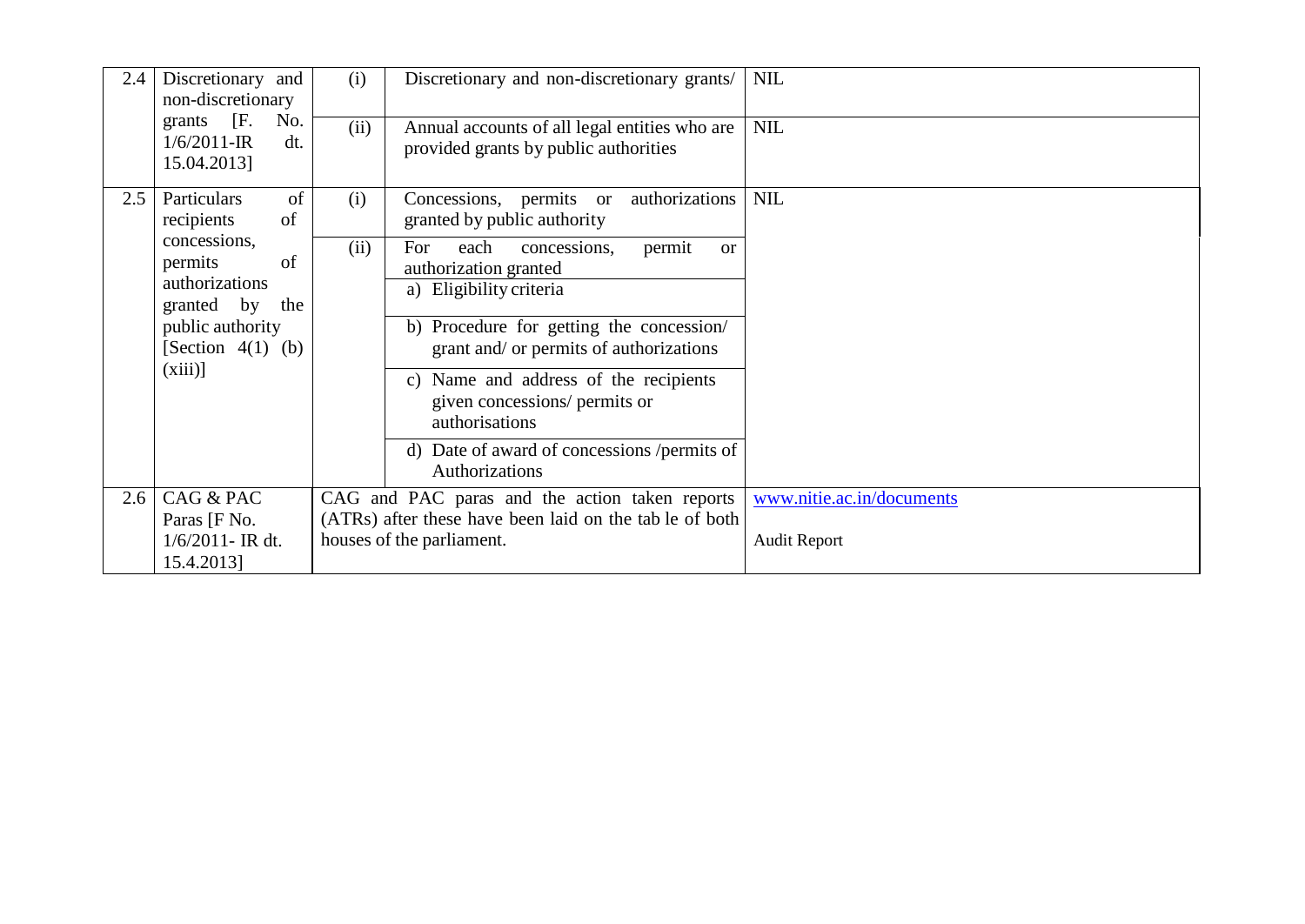## 3. Publicity Band Public interface

| S.No. | Item                  | Details of disclosure                                       | Remarks/Reference Points                                  |
|-------|-----------------------|-------------------------------------------------------------|-----------------------------------------------------------|
|       |                       |                                                             | (Fully met/partially met/ not met- Not applicable will    |
|       |                       |                                                             | be treated as fully met/partially met)                    |
| 3.1   | Particulars for any   | Arrangement for consultations with or representation        | Visitors are allowed for consultation during office hours |
|       | arrangement for       | by the members of the public                                | on all working days, with prior appointment.              |
|       | consultation with or  | Relevant Acts, Rules, Forms and other<br>(i)                |                                                           |
|       | representation by     | documents which are normally accessed by                    | The information is available online www.nitie.ac.in       |
|       | the members of the    | citizens                                                    |                                                           |
|       | public in relation to |                                                             |                                                           |
|       | the formulation of    | (ii)<br>Arrangements for consultation with<br><sub>or</sub> | Not applicable                                            |
|       | policy or             | representation by                                           |                                                           |
|       | implementation        | a. Members of the public<br>in<br>policy                    |                                                           |
|       | there of              | formulation/policy implementation                           |                                                           |
|       | [Section]             | b. Day $&$ time allotted for visitors                       |                                                           |
|       | 4(1)(b)(vii)          |                                                             |                                                           |
|       | $[F No 1/6/2011-IR]$  | (iii)<br>Contact details of Information & Facilitation      | www.nitie.ac.in $-$ Contact us.                           |
|       | dt. 15.04.2013]       | (IFC)<br>to provide publications<br>Counter                 |                                                           |
|       |                       | frequently sought by RTI applicants                         |                                                           |
|       |                       |                                                             |                                                           |
|       |                       |                                                             |                                                           |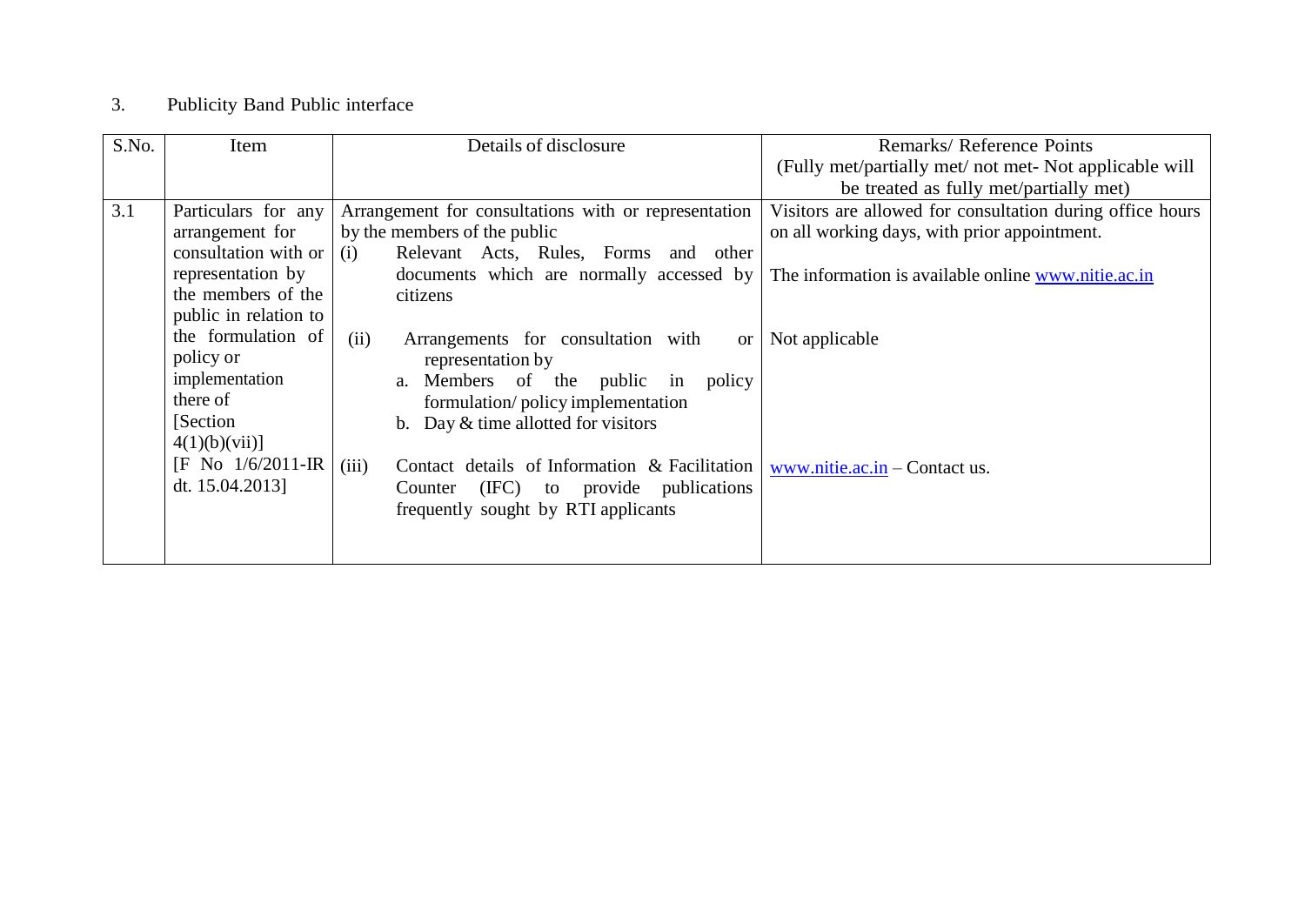|     |                                             | Public- private partnerships (PPP)<br>Not applicable<br>Details of Special Purpose Vehicle (SPV),<br>(i)<br>if any<br>Detailed project reports (DPRs)<br>(ii)               |
|-----|---------------------------------------------|-----------------------------------------------------------------------------------------------------------------------------------------------------------------------------|
|     |                                             | Concession agreements.<br>(iii)<br>Operation and maintenance manuals<br>(iv)                                                                                                |
|     |                                             | Other documents generated as part of the<br>(v)<br>implementation of the PPP                                                                                                |
|     |                                             | Information relating to fees, tolls, or the<br>(vi)<br>other kinds of revenues that may be                                                                                  |
|     |                                             | collected under authorisation from the<br>government                                                                                                                        |
|     |                                             | Information<br>relating to<br>(vii)<br>outputs<br>and<br>outcomes                                                                                                           |
|     |                                             | (viii)<br>The process of the selection of the private<br>sector party (concessionaire etc.)                                                                                 |
|     |                                             | All payment made under the PPP project<br>(ix)                                                                                                                              |
| 3.2 | Are the details of<br>policies / decisions, | Publish all relevant facts while formulating important<br>www.nitie.ac.in – Links related to various programmes.<br>policies or announcing decisions which affect public to |
|     | which affect public,                        | Mandatory disclosure<br>make the process more interactive;                                                                                                                  |
|     | informed to them<br>[Section 4(1) (c)]      | Policy decisions/ legislations taken in the<br>(i)<br>previous one year                                                                                                     |
|     |                                             |                                                                                                                                                                             |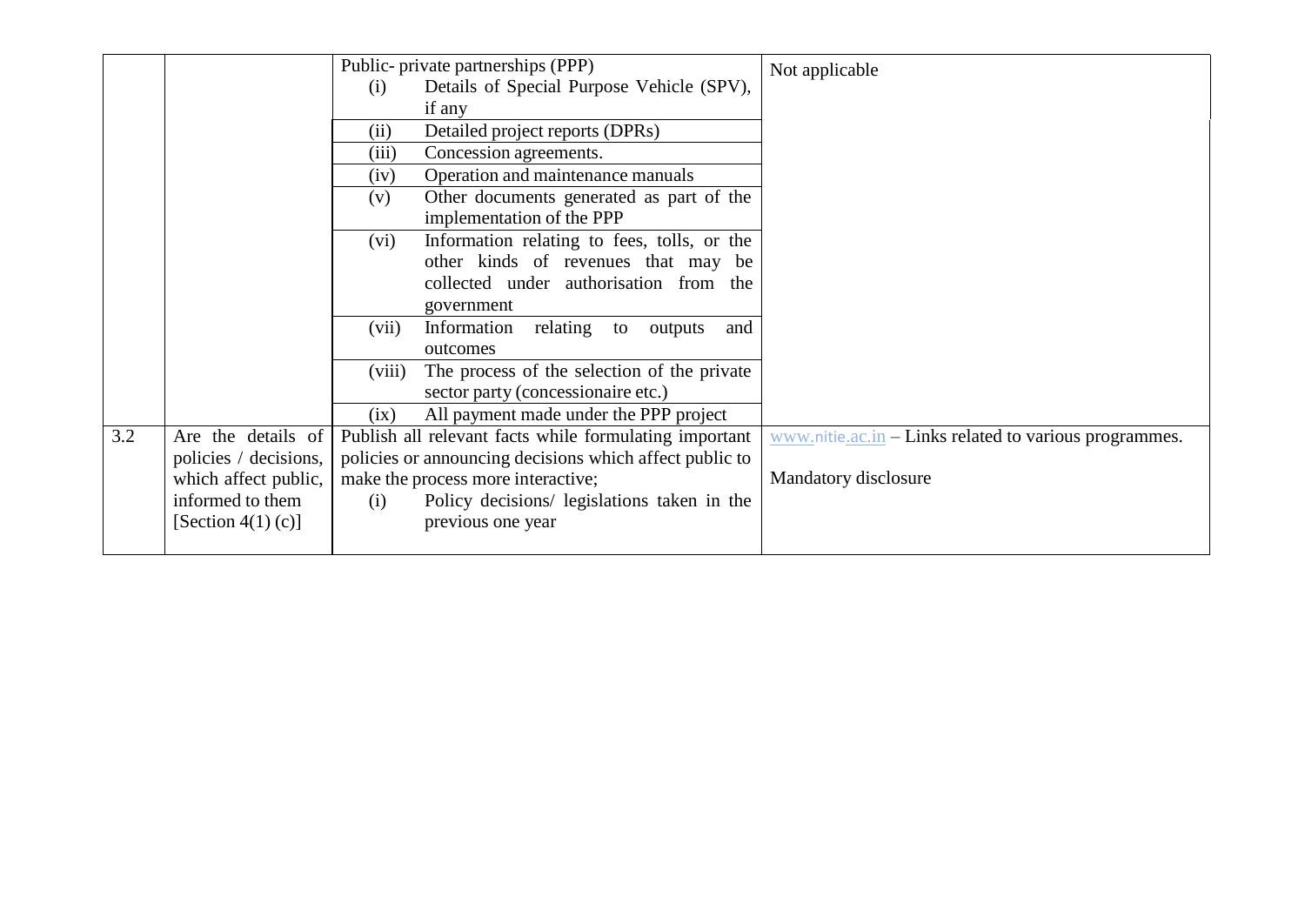|     |                      | Outline the Public consultation process<br>(ii)   |                 |
|-----|----------------------|---------------------------------------------------|-----------------|
|     |                      | Outline the arrangement for consultation<br>(iii) |                 |
|     |                      | before formulation of policy                      |                 |
| 3.3 | Dissemination<br>of  | Use of the most effective means of communication  |                 |
|     | information widely   | Internet (website)<br>(i)                         | www.nitie.ac.in |
|     | and in such form     |                                                   |                 |
|     | and manner which     |                                                   |                 |
|     | is easily accessible |                                                   |                 |
|     | to the public        |                                                   |                 |
|     | [Section $4(3)$ ]    |                                                   |                 |
| 3.4 | Form of              | Information manual/handbook available in          |                 |
|     | Accessibility of     | Electronic format<br>(i)                          |                 |
|     | information          | Printed format<br>(ii)                            |                 |
|     | manual/handbook      |                                                   |                 |
|     | [Section $4(1)(b)$ ] |                                                   |                 |
|     |                      |                                                   |                 |
| 3.5 | Whether              | List of materials available                       | www.nitie.ac.in |
|     | information          | Free of cost<br>(i)                               |                 |
|     | manual/handbook      |                                                   |                 |
|     | available free of    | (ii)<br>At a reasonable cost of the medium        |                 |
|     | cost or not          |                                                   |                 |
|     | [Section $4(1)(b)$ ] |                                                   |                 |
|     |                      |                                                   |                 |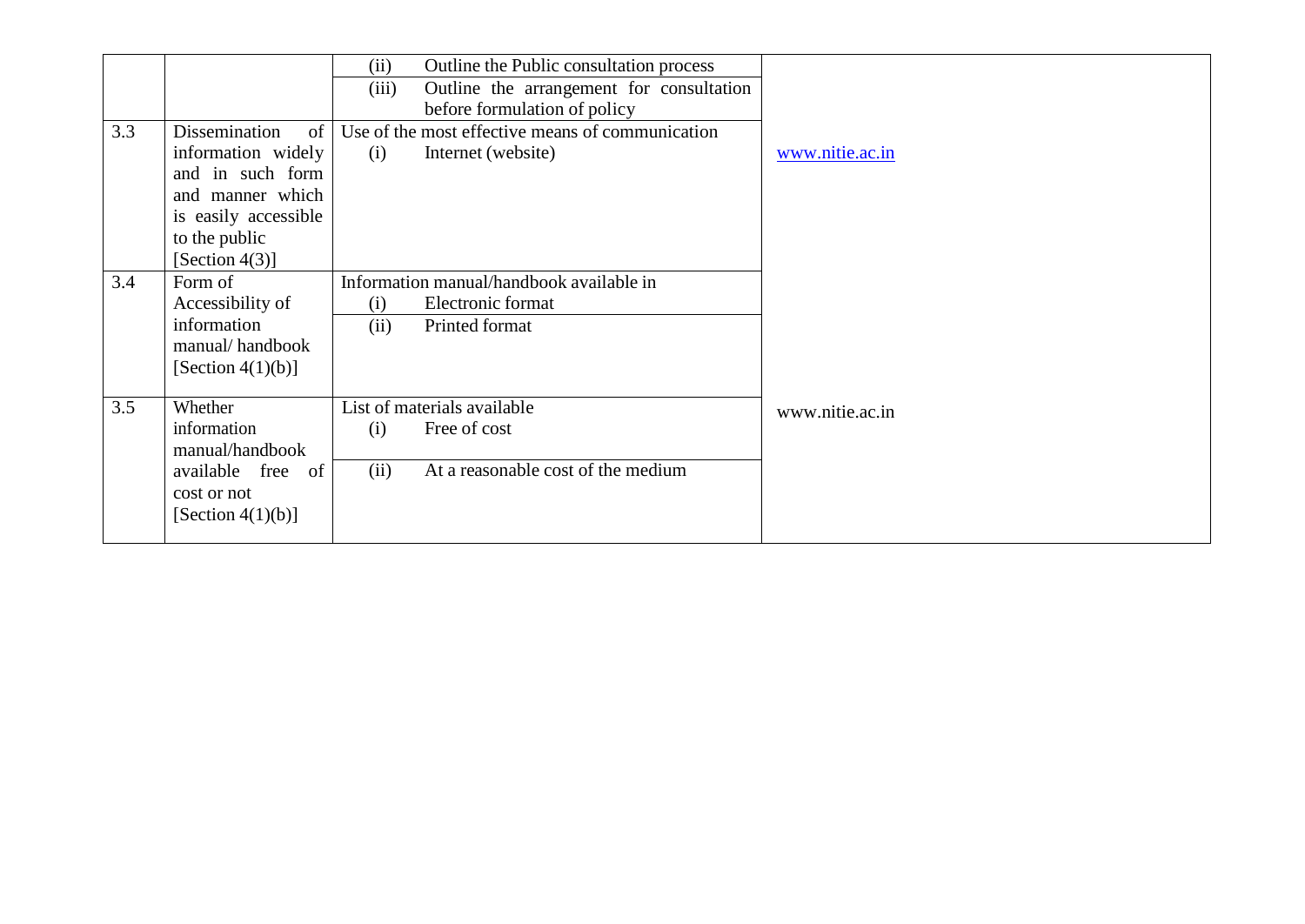### 4. E.Governance

| S<br>No. | Item                                                                                                          | Details of disclosure                                                                                                              | Remarks/Reference Points<br>(Fully met/partially met/ not met- Not applicable will be treated as fully<br>met/partially met)                                                                                                                                                                                                                                                                             |
|----------|---------------------------------------------------------------------------------------------------------------|------------------------------------------------------------------------------------------------------------------------------------|----------------------------------------------------------------------------------------------------------------------------------------------------------------------------------------------------------------------------------------------------------------------------------------------------------------------------------------------------------------------------------------------------------|
| 4.1      | Language in which<br>Information<br>Manual/Handbook                                                           | (i) English                                                                                                                        | English                                                                                                                                                                                                                                                                                                                                                                                                  |
|          | Available<br>$[F No. 1/6/2011 - IR]$<br>dt. $15.4.2013$ ]                                                     | (ii) Vernacular/Local<br>Language                                                                                                  | Hindi                                                                                                                                                                                                                                                                                                                                                                                                    |
| 4.2      | When<br>the<br>was<br>information<br>Manual/Handbook<br>last updated?<br>[F No. 1/6/2011-IR]<br>dt 15.4.2013] | Last date of Annual updation                                                                                                       | July, 2020                                                                                                                                                                                                                                                                                                                                                                                               |
| 4.3      | Information<br>in<br>available<br>electronic form<br>[Section]<br>$4(1)(b)(xiv)$ ]                            | (i) Details of information<br>available in electronic form<br>of<br>title<br>$(ii)$ Name/<br>document/record/ other<br>information | www.nitie.ac.in – Mandatory Disclosure<br>Memorandum of Association, NITIE Classification & Conduct And Appeal-Rules,<br>the   NITIE Service Rules, Advertisement, Tenders, Fellow Programme, Post-Graduate<br>Programmes and VLFM Programme conducted by the Institute, Hostel Facilities,<br>Student Events, Management Development Programmes, Executive Training<br>Programmes, Consultancy Services |
|          |                                                                                                               | (iii) Location where available                                                                                                     | www.nitie.ac.in and www.nitie.edu                                                                                                                                                                                                                                                                                                                                                                        |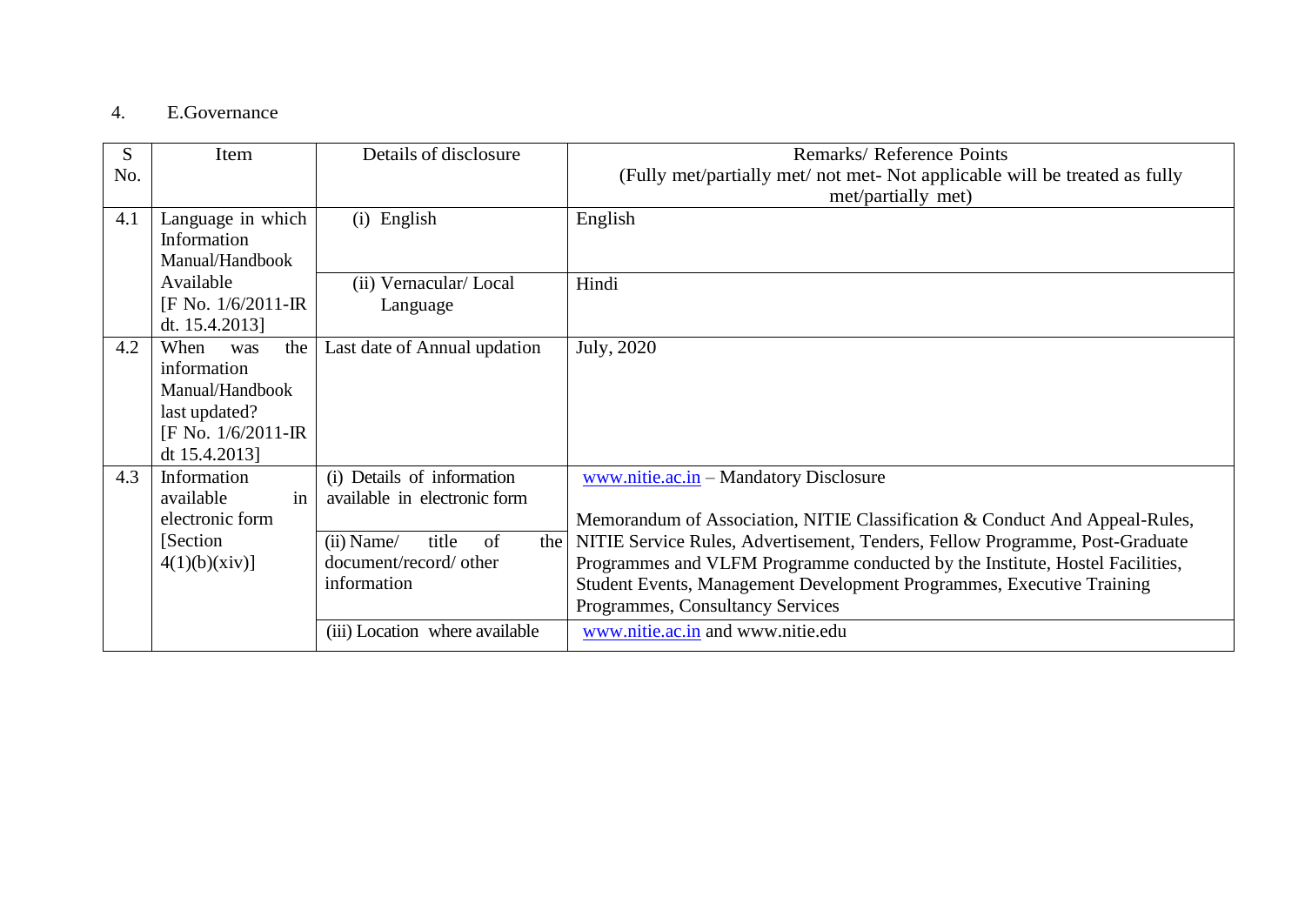| 4.4 | Particulars<br>of<br>facilities available                                                                                                                 | Name & location of the<br>facility                     |                                                                                       | All details of information made available in Mandatory disclosure and Institute website.                         |
|-----|-----------------------------------------------------------------------------------------------------------------------------------------------------------|--------------------------------------------------------|---------------------------------------------------------------------------------------|------------------------------------------------------------------------------------------------------------------|
|     | Details of information<br>citizen<br>for<br>to<br>obtaining<br>made available<br>information<br>Working hours of the facility<br>[Section]<br>4(1)(b)(xy) |                                                        |                                                                                       | National Institute of Industrial Engineering, Vihar Lake Road, Powai<br>09.00 AM to 05.00 PM on all working days |
|     |                                                                                                                                                           | Contact person & contact details<br>(Phone, fax email) |                                                                                       | Shri S.M. Venkatramagiri<br>Central Public Information Officer,<br>NITIE, Mumbai<br>022-28573371                 |
| 4.5 | Such<br>other<br>information as may<br>be prescribed under<br>section<br>4(i)                                                                             | (i)                                                    | Grievance<br>redressed<br>mechanism                                                   | Public Grievances may be lodged at CPGRAMS web-portal at the following link:<br>www.pgportal.gov.in              |
|     | (b)(xvii)                                                                                                                                                 | (ii)                                                   | Details<br>of<br>applications<br>received under RTI<br>information<br>and<br>provided | Quarterly returns are filed on the RTI portal and available in the Public Authority site.                        |
|     |                                                                                                                                                           | (iii)                                                  | List of completed<br>schemes/ projects/<br>Programmes                                 | Not applicable                                                                                                   |
|     |                                                                                                                                                           | (iv)                                                   | List of<br>schemes/                                                                   |                                                                                                                  |
|     |                                                                                                                                                           |                                                        |                                                                                       |                                                                                                                  |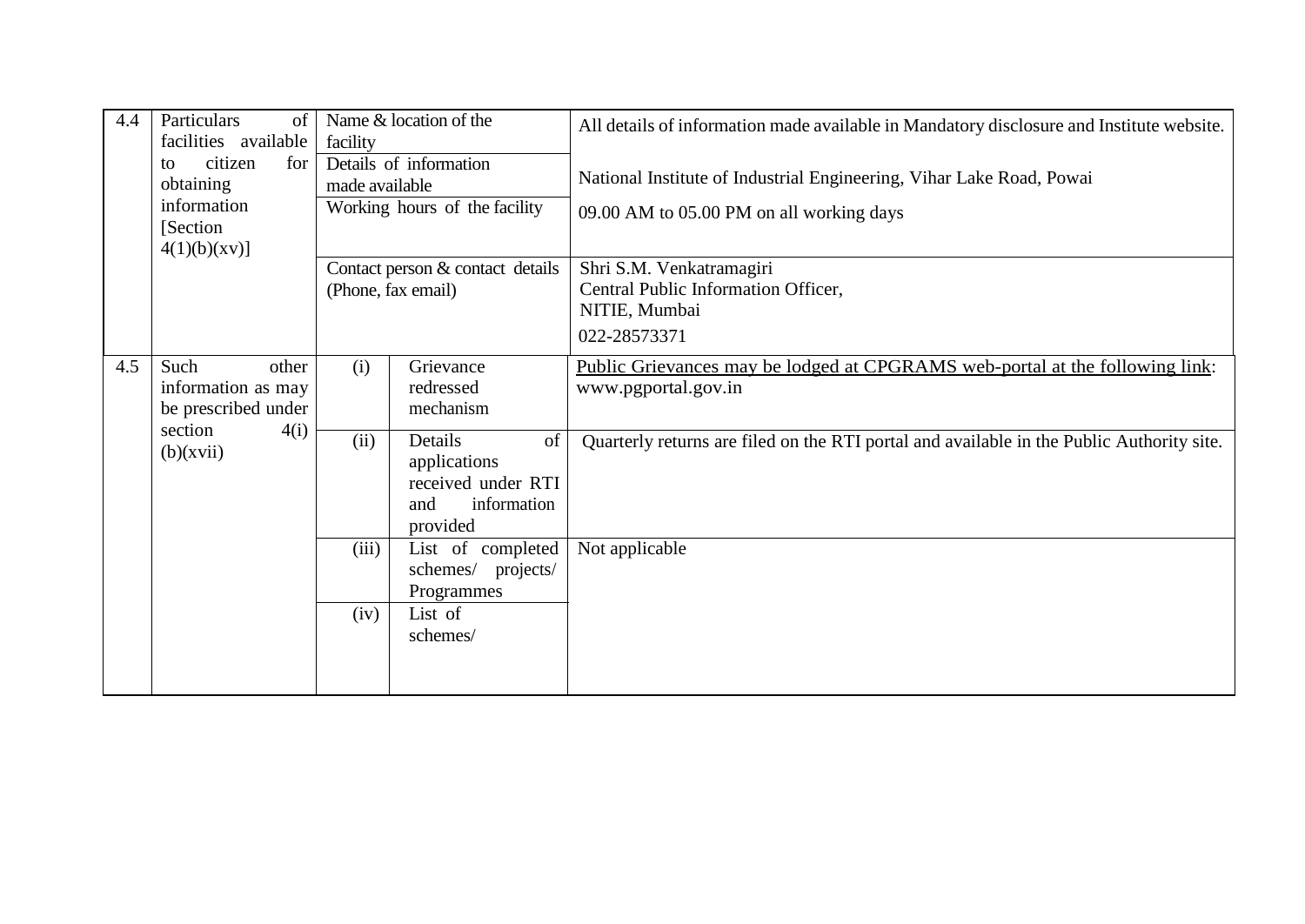|     |                                       | (v)           | of<br>Details<br>all           | Link may be provided                                              |
|-----|---------------------------------------|---------------|--------------------------------|-------------------------------------------------------------------|
|     |                                       |               | contracts entered              |                                                                   |
|     |                                       |               | into including name            |                                                                   |
|     |                                       |               | of the contractor,             |                                                                   |
|     |                                       |               | amount of contract             |                                                                   |
|     |                                       |               | period<br>of<br>and            |                                                                   |
|     |                                       |               |                                |                                                                   |
|     |                                       |               | completion of                  |                                                                   |
|     |                                       |               | contract                       |                                                                   |
|     |                                       |               |                                |                                                                   |
|     |                                       | (vi)          | <b>Annual Report</b>           | www.nitie.ac.in – Annual Report 2018-2019                         |
|     |                                       |               |                                |                                                                   |
|     |                                       | (vii)         | Frequently<br>Asked            |                                                                   |
|     |                                       |               | Question (FAQs)                |                                                                   |
|     |                                       |               |                                |                                                                   |
| 4.6 | Receipt & Disposal                    | (i)           | Details of                     |                                                                   |
|     | of RTI applications                   |               | applications                   | Please refer Quarterly returns of Public Authority on RTI Portal. |
|     | & appeals<br>[ <b>F</b> . <b>No</b> ] |               | received and                   |                                                                   |
|     | $1/6/2011$ -IR<br>dt.                 |               | disposed                       |                                                                   |
|     | 15.04.2013]                           | (ii)          | Details of appeals             |                                                                   |
|     |                                       |               | received and                   |                                                                   |
|     |                                       |               | orders issued                  |                                                                   |
| 4.7 | Replies to                            |               | Details of questions asked and | www.nitie.ac.in                                                   |
|     | questions asked in                    | replies given |                                |                                                                   |
|     | the parliament                        |               |                                | Rajya Sabha: The replies are provided to Ministry of HRD.         |
|     | [Section $4(1)(d)(2)$ ]               |               |                                | Lok Sabha: The replies are provided to Ministry of HRD.           |
|     |                                       |               |                                |                                                                   |
|     |                                       |               |                                |                                                                   |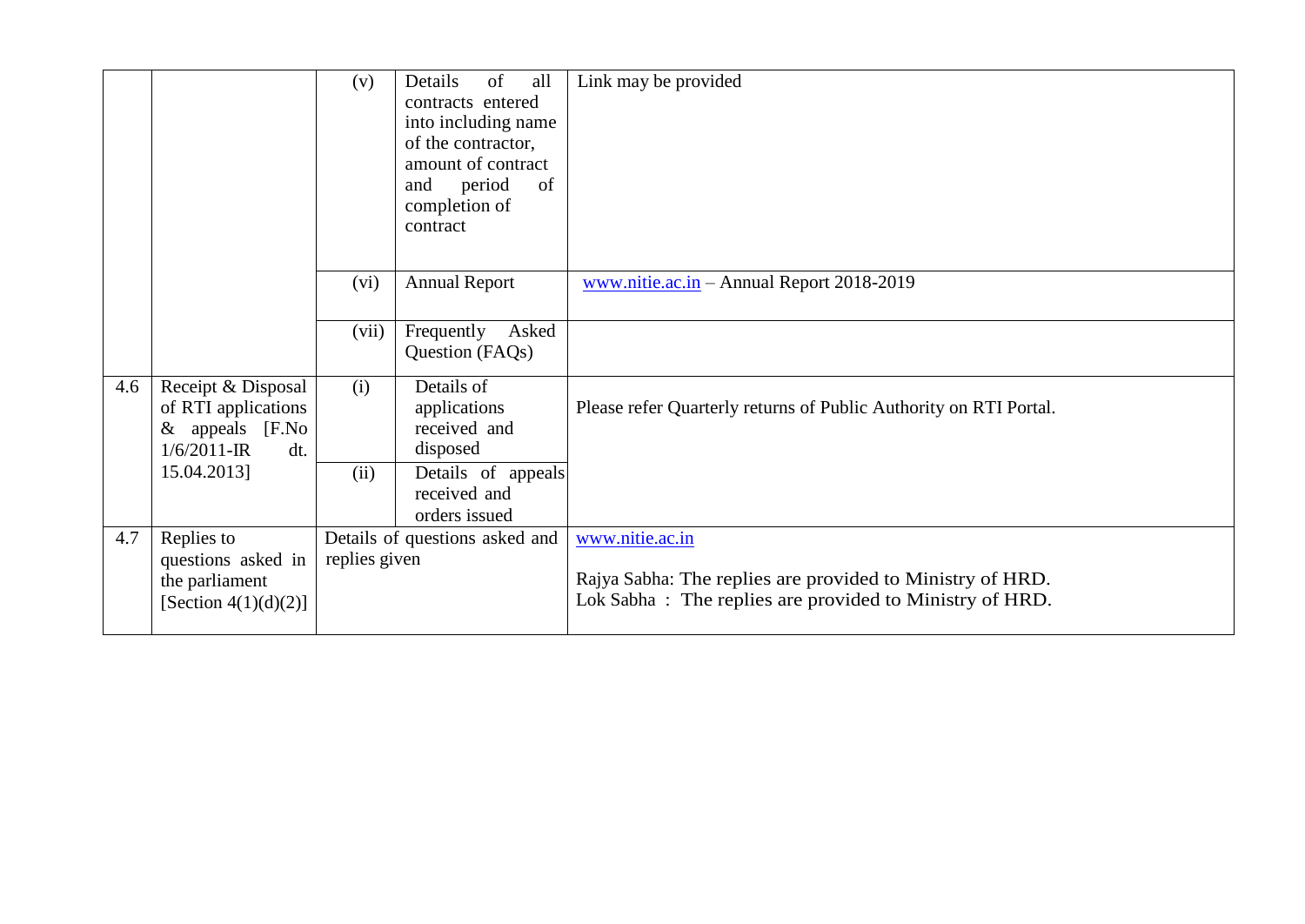# 5. Information as may be prescribed

| S.  | Item                         | Details of disclosure                | Remarks/Reference Points                                                 |
|-----|------------------------------|--------------------------------------|--------------------------------------------------------------------------|
| No. |                              |                                      | (Fully met/partially met/ not met- Not applicable will be treated as     |
|     |                              |                                      | fully met/partially met)                                                 |
| 5.1 | Such<br>other                | $(i)$ Name & details of              |                                                                          |
|     | information as               | (a) Current CPIOs & FAAs             | (a) Shri S.M. Venkatramagiri, System Designer                            |
|     | be<br>may                    | (b) Earlier CPIO & FAAs from         | (b) Shri Anand Naidu, Manager Computer Centre                            |
|     | prescribed                   | 1.1.2015                             | (c) Dr. Utpal Kumar Debnath, Controller of Examinations                  |
|     | [ <b>F</b> .No.              | (ii) Details of third party audit of | Audit is carried out by the Office of Comptroller and Auditor General of |
|     | $1/2/2016$ -IR               | voluntary disclosure                 | India.                                                                   |
|     | dt. 17.8.2016,               | (a) Dates of audit carried out       | www.nitie.ac.in - Annual Report and Audit Report                         |
|     | F <sub>No.</sub>             | (b) Report of the audit carried out  |                                                                          |
|     | $1/6/2011$ -IR               |                                      |                                                                          |
|     | dt. $15.4.2013$ ]            |                                      |                                                                          |
|     |                              | (iii) Appointment of Nodal Officers  | Shri Basavaraj Swamy                                                     |
|     |                              | Not below the rank of Joint          | Registrar                                                                |
|     |                              | Secretary/ Additional HoD            | w.e.f. 2019                                                              |
|     |                              | a) Date of appointment               |                                                                          |
|     | b) Name & Designation of the |                                      |                                                                          |
|     |                              | officers                             |                                                                          |
|     |                              | (iv) Consultancy committee of key    | Prof. Manoj K. Tiwari, DIRECTOR                                          |
|     |                              | stake holders for advice on suo-     | Prof. Vivek B. Khanapuri, Dean, Sponsored Research & Industrial          |
|     |                              | motu disclosure                      | Consultancy (SRIC)                                                       |
|     |                              | a) Dates from which constituted      | Prof. Hema A. Date, Dean (Student Affairs)                               |
|     |                              | b) Name & Designation of the         | Prof. Padmanav Acharya, Dean (Academic)                                  |
|     |                              | officers                             | Prof. Shirish Sangle, Dean (Alumni Affairs)                              |
|     |                              |                                      |                                                                          |